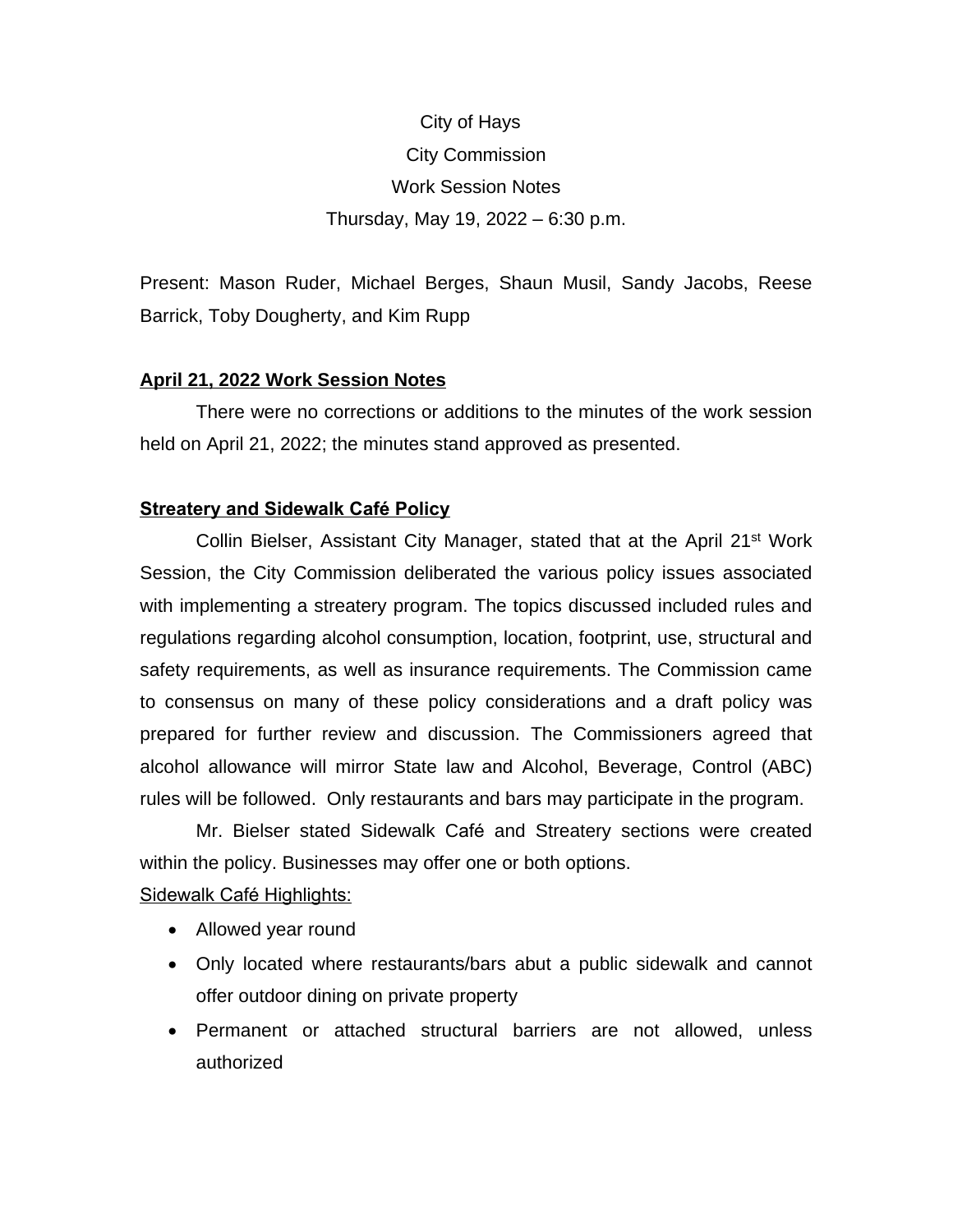# **Streatery Highlights:**

- Allowed from April 1<sup>st</sup> to October 31<sup>st</sup>
- Allowed where off-street parking is not available and where access to private property does not exist
- May use one full parking stall
- May be constructed directly on pavement or platform
- Must provide ADA access
- Stormwater must be able to flow without obstruction
- Barrier walls must be a minimum of three feet measured from sidewalk grade
- Planters and decorative elements are encouraged

Mr. Bielser also reviewed the permitting process and insurance requirements.

Commissioner Jacobs stated when discussion about streateries was brought up she expected it to be an "event" and it turned out to be a "non-event." She was contacted by only one citizen and no businesses have contacted her. She is not sure if the Commission should even pursue it since there has been little interest shown.

Toby Dougherty, City Manager, stated from the staff perspective, more work has been done to get to this point than will be done if approved. He doesn't see this being widely utilized, but if we have six or seven occurrences it will not be difficult to manage and oversee should the Commission want to try it for a test period. He added that once the permit is created the process will be made as simple as possible.

Commissioner Musil stated as a downtown business owner he plans to build a streatery and give it a try.

Wes Rathbun, a local business owner, stated he would be concerned that some business owners were taking up parking spaces and leaving other businesses with less potential parking spaces. He stated his worry is how many businesses would benefit from this versus how many it would hurt.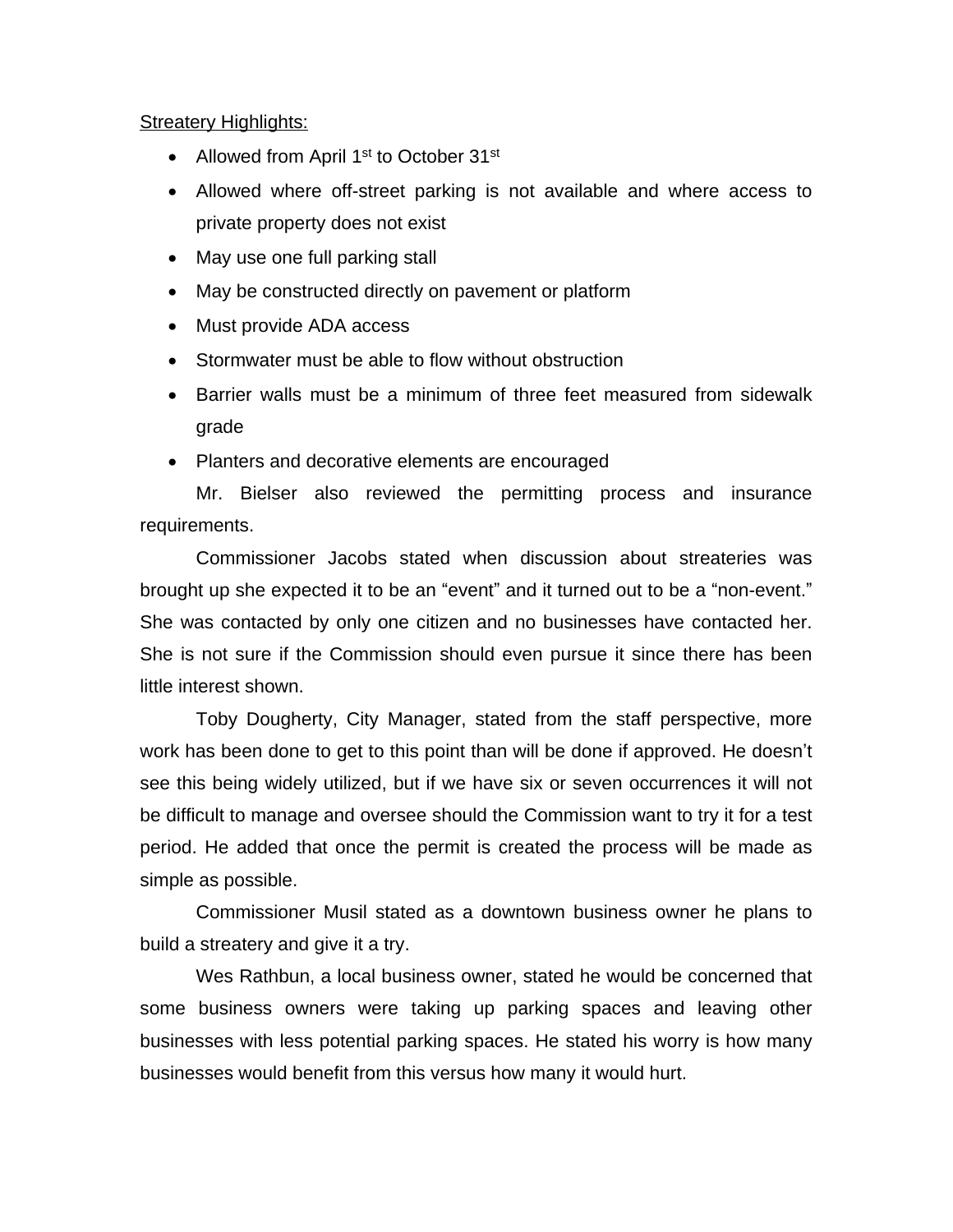Commissioner Jacobs stated that the number of businesses that could use this policy is minimal and doesn't feel we would be giving up too much parking. She feels it could be a nice enhancement for some businesses and would like to give the policy a try.

Vice-Mayor Berges would like something in the policy addressing starting and stopping the use of a streatery. He would like to see them reapply if they take it down.

Mayor Ruder stated he does not see a negative aspect to trying it and it may provide businesses the opportunity to make more money. If problems arise, the Commission can address them.

Commissioner Barrick stated he doesn't have a problem with trying it, but with the weather changes and not much interest shown he doubts that it will survive in a year or two.

Commissioner Jacobs stated that commercial businesses should be able to do as much as they possibly can to survive and thrive in our community. She added that if it was sincerely detrimental to anyone being able to park downtown, she would feel differently, but she doesn't feel we have a parking problem downtown.

At the May 26, 2022 Commission meeting, Commissioners will be asked to approve the policy allowing outdoor dining in the public right-of-way.

## **Ordinance Regarding Street Sales, Public Drinking, and Public Possession**

Collin Bielser, Assistant City Manager, stated that in order to implement a Streatery and Sidewalk Café Program, it will require change in the municipal code. The current code regulation states you cannot have alcohol or CMB in a public place except in City Parks. The new ordinance would amend the City's current municipal code to allow street sales, public drinking, and public possession of alcoholic liquor and cereal malt beverages on the public right-ofway, provided certain requirements are met. The ordinance also clarifies the hours of operation and season that could occur.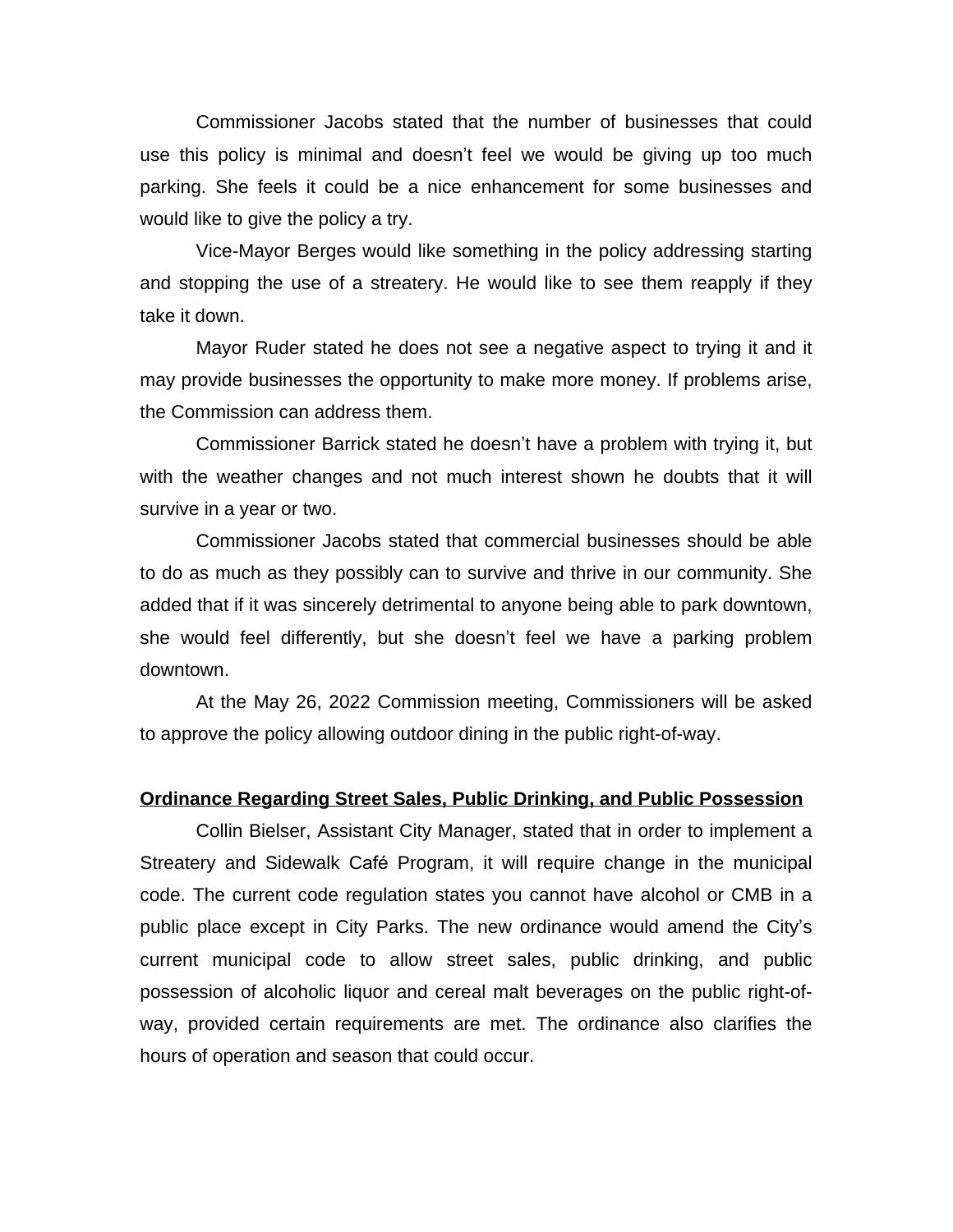At the May 26, 2022 Commission meeting, Commissioners will be asked to approve the Ordinance amending Chapter 14 of the City of Hays, Kansas, Municipal Code, by modifying Article II, Division 5, Sections 14-141 and 14-143, regarding street sales, public drinking, and public possession.

#### **Solid Waste Equipment Building – Award of Bid**

Jesse Rohr, Director of Public Works, reported that the 2022 Budget included \$160,000 for the construction of a vehicle and polycart storage building for the Solid Waste Division. The current Solid Waste Facility was constructed to house three refuse trucks, the number of trucks in the Solid Waste fleet when the facility was built in 2001. Since that time, the fleet has grown to six trucks (two recycling, three automated, and one roll-off) and the current building cannot adequately house the trucks.

Three qualified bids were opened on May 3, 2022. Bids were required to include a minimum 40' x 90' insulated building with concrete floor, four 14' x 14' overhead doors with electric openers, one walk-through door, and exterior concrete adjacent to the overhead doors. The low bidder, QSI, LLC, whose bid came in at \$155,280, has completed many projects for the City, including several structures for the Parks Department and sports complex, and seem to be highly qualified based on those projects. The electrical service was quoted separately from the building bid to provide the opportunity for better quotes and break out the cost of the electrical portion of the project. The total project cost, including the building and electrical service, is expected to be \$172,830. The amount budgeted in 2022 was \$160,000. If award of bid is approved, the \$12,830 over the budget amount would be funded out of Solid Waste Reserves, which is adequately funded to cover this expenditure.

At the May 26, 2022 Commission meeting, Commissioners will be asked to award the bid to QSI, LLC and authorize the expenditure of up to \$172,830 of Solid Waste Reserve funds to cover the cost of construction of the Solid Waste equipment storage building and the necessary electrical service for the structure.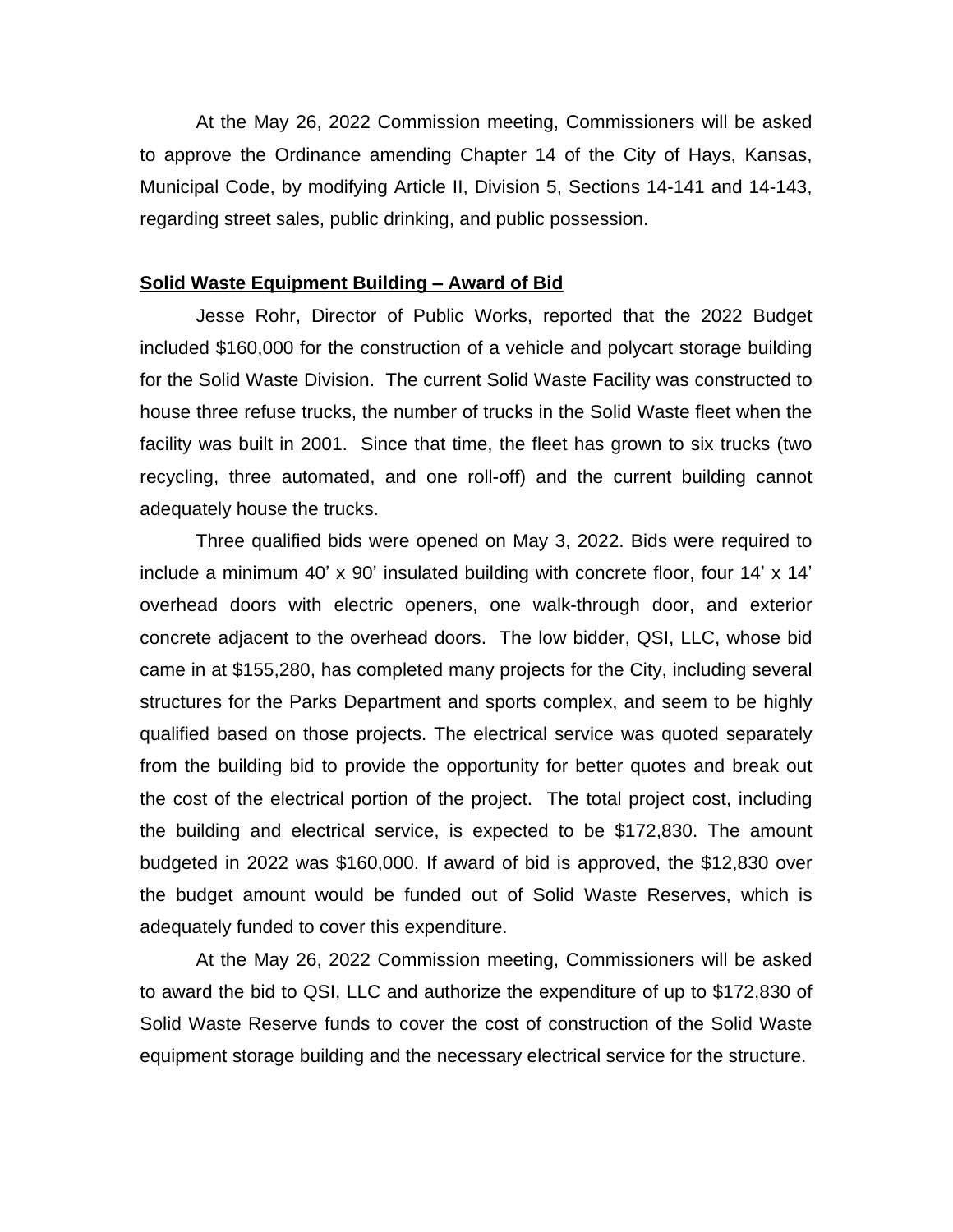#### **Service Division Dump Trucks – Award of Bid**

Jesse Rohr, Director of Public Works, stated the 2022 Budget included \$565,000 for the purchase of three new dump trucks with snow removal equipment for the Public Works, Service Division. The current trucks are all 2002 models, having exceeded their service life and are in need of replacement.

Mr. Rohr stated two qualified bids were received. The total low bid for the three trucks that met all specifications is \$564,974. Staff recommends awarding the bid to WKI Operations, Inc. (DBA Wichita Kenworth) for the purchase of one Kenworth T-480V single-axle dump truck with plow and spreader and two Kenworth T-480V tandem-axle dump trucks with plows, spreader, and brine applicator system, for the total amount of \$564,974.

The trucks will come with a standard warranty of 12-month unlimited mileage, and 100% parts and labor. Mr. Rohr added that they did get very good trade-in numbers for the current trucks.

At the May 26, 2022 Commission meeting, Commissioners will be asked to award the bid for the purchase of one Kenworth T-480V single-axle dump truck with plow and spreader and two Kenworth T-480V tandem-axle dump trucks with plows, spreader, and brine applicator system, for the total amount of \$564,974, to be funded out of the New Equipment Reserve Fund.

#### **Hickok Park Storm Sewer Rehab – Award of Bid**

Jesse Rohr, Director of Public Works, stated two large diameter reinforced concrete pipes carrying storm water from the area of 27<sup>th</sup> Street and Indian Trail and discharging into Chetolah Creek at Hickok Park have begun to fail creating a hazard to the public and to infrastructure in the area. City Staff solicited bids to rehab the storm sewer infrastructure and restore the area around the discharge of these pipes. Bids were received on April 26, 2022, from four bidders, with the low bid coming from M&D Excavating, Inc. of Hays. Since the need for this corrective action was not known at the time the 2022 Budget was prepared, this project was not budgeted. However, adequate funds exist within the Stormwater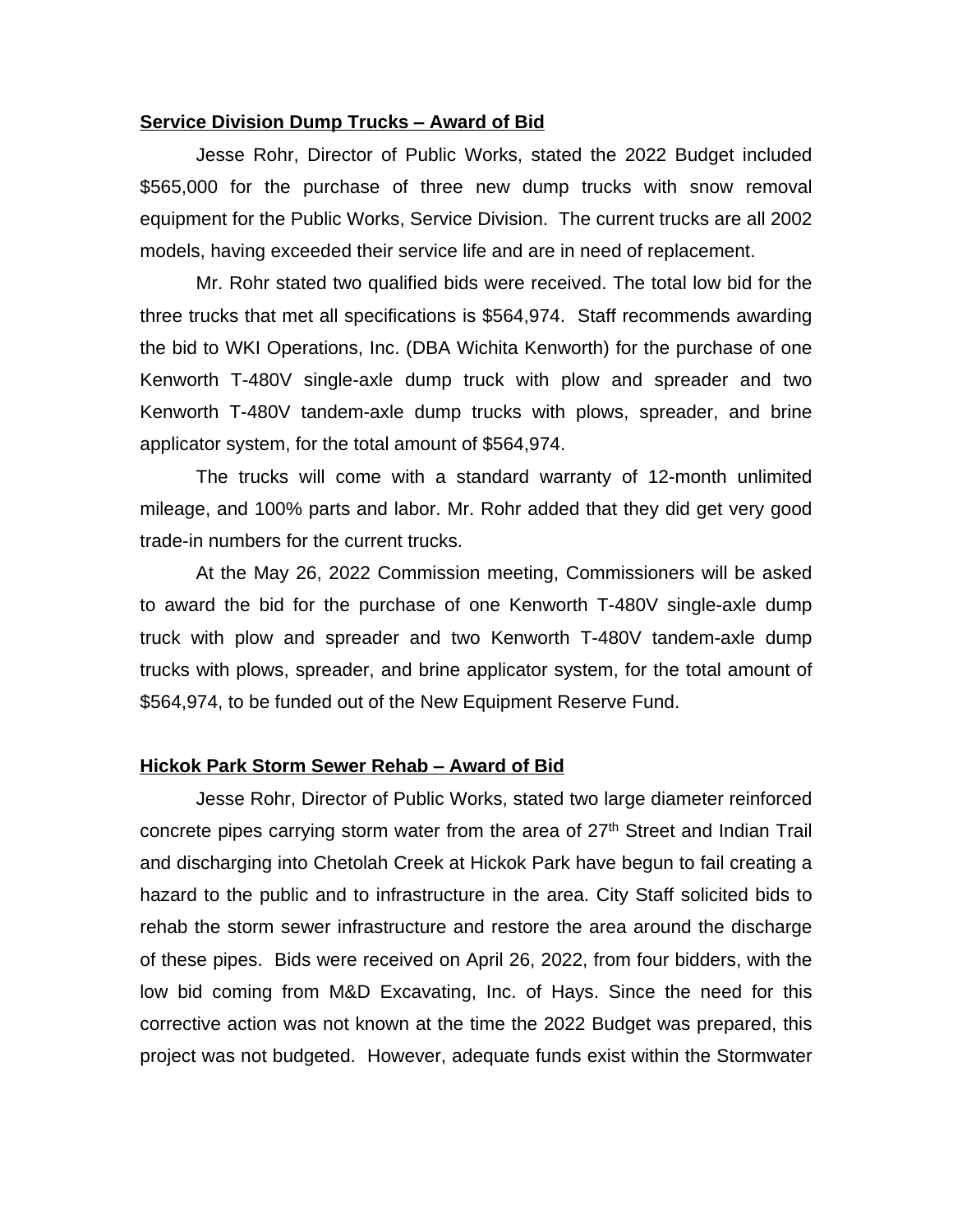Operating Budget Contingency line item to cover the \$27,807.50 cost of the low bid.

At the May 26, 2022 Commission meeting, Commissioners will be asked to accept the low bid from M&D Excavating, Inc., and authorize the expenditure of \$27,807.50 to be funded from Stormwater Contingency.

## **USD 489 Education Sales Tax Ordinance**

Kim Rupp, Director of Finance, stated that the local voters have approved a proposition to authorize the levy of a .5% Educational Sales Tax for USD 489. The sales tax is set to begin October 1, 2022 and terminate in 10 years.

At the May 26, 2022 Commission meeting, Commissioners will be asked to approve an ordinance implementing the levy of the .5% Educational Sales Tax and the application of the revenue received.

Commissioner Musil asked if a special election will be required in 10 years should they want the sales tax to continue. Mr. Rupp stated it depends on the timing of it. A sales tax is required to be passed a full quarter prior to the implementation date. He added that USD 489 will need to make that request to the City Commission at that time.

### **Other Items for Discussion**

Commissioner Jacobs stated she will contact Mr. Rathbun regarding his concerns with City parking and code requirements.

Commissioner Musil congratulated the USD 489 School Board and Bond Committee members for their efforts in getting the School Bond passed.

Commissioner Musil asked the City Manager for an update regarding the R-9 Ranch Water Project. Mr. Dougherty stated we are still waiting for a judge's ruling on an administrative review. He stated that Hays and Russell filed change applications on the water rights at the R-9 Ranch with the Kansas Department of Agriculture's Division of Water Resources (DWR) in June of 2015. The change applications essentially are the applications that convert the water rights from irrigation water rights to municipal water rights and governs all aspects of that.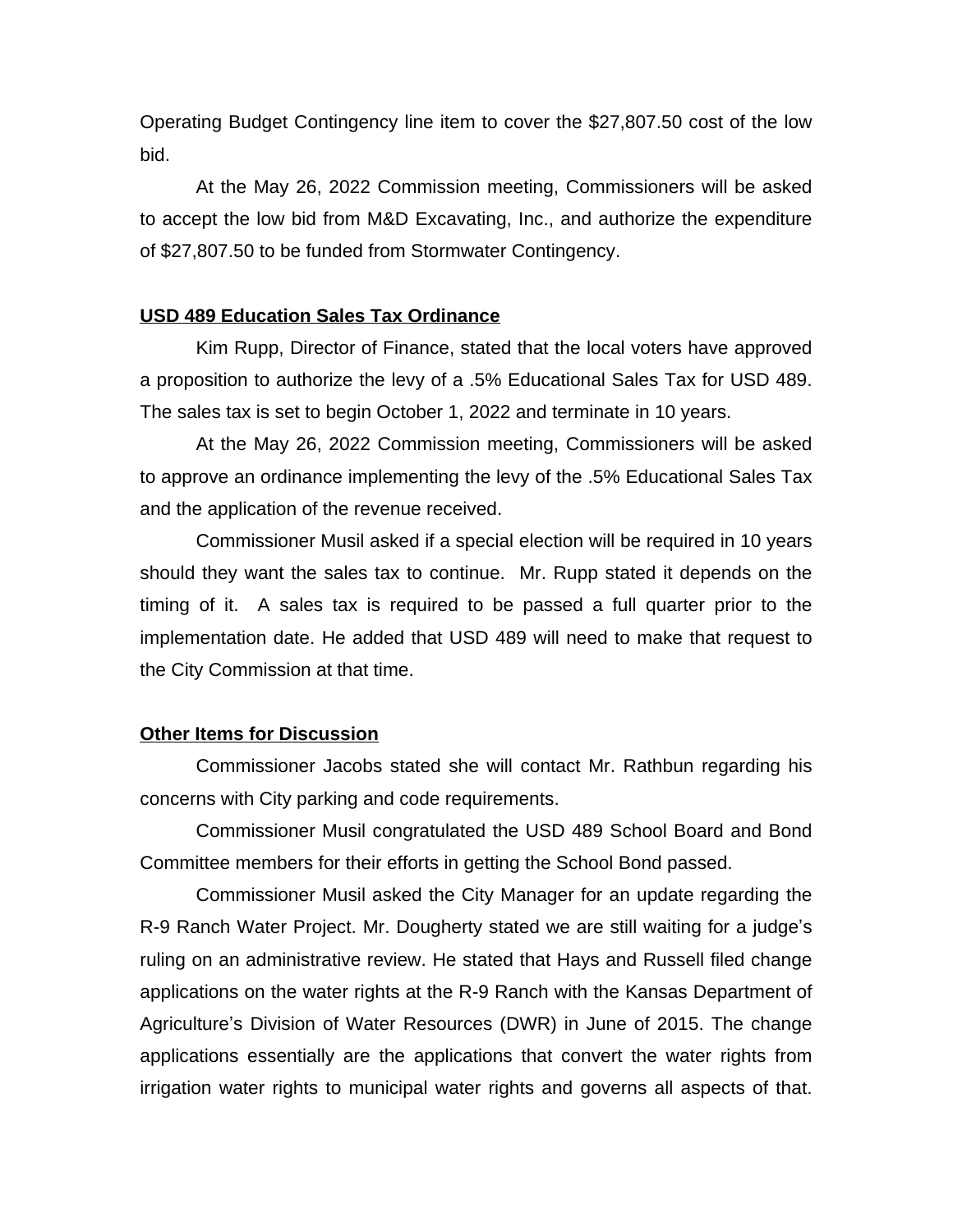That process culminated in a master order issued in 2018 from the DWR Chief Engineer.

WaterPACK (Water Protection Association of Central Kansas), an irrigator advocacy group, filed a petition for judicial review with the court. Mr. Dougherty stated essentially what they said is that the state didn't follow proper rules and regulations in order to get the master order created. He stated that obviously the State of Kansas, Department of Agriculture, Hays, and Russell argued that we not only followed the rules, but the rules were followed to the letter of the law.

Mr. Dougherty stated the Judge held a hearing in January of 2021, and we have been waiting essentially 17 months for the ruling. He added that we can't move forward with the water transfer process until the master order is complete. The master order isn't complete until the judge says the state followed the rules and regulations and deems the master order complete. At that time the transfer process can begin. Mr. Dougherty noted that lawyers have told him that taking this long on a ruling is unprecedented.

Commissioner Musil asked if the City Manager could talk to the judge on behalf of the City about the delay. Mr. Dougherty stated that he was advised by our attorneys that it is not proper to reach out and talk to a judge while they have a case under advisement.

Mayor Ruder noted that the longer the ruling is delayed, the more the project will cost. Mr. Dougherty estimated that since the deviation in 2018, the total project cost has increased 35% to 40% just because of the procedural legal delays in this process.

Commissioner Jacobs stated that is just unacceptable. Mr. Dougherty stated he will communicate with the City's attorneys and the Department of Agriculture's counsel to find the status of the ruling.

Mayor Ruder congratulated USD 489 for getting the School Bond passed and thanked the citizens for getting informed and involved.

The work session was adjourned at 7:41 p.m.